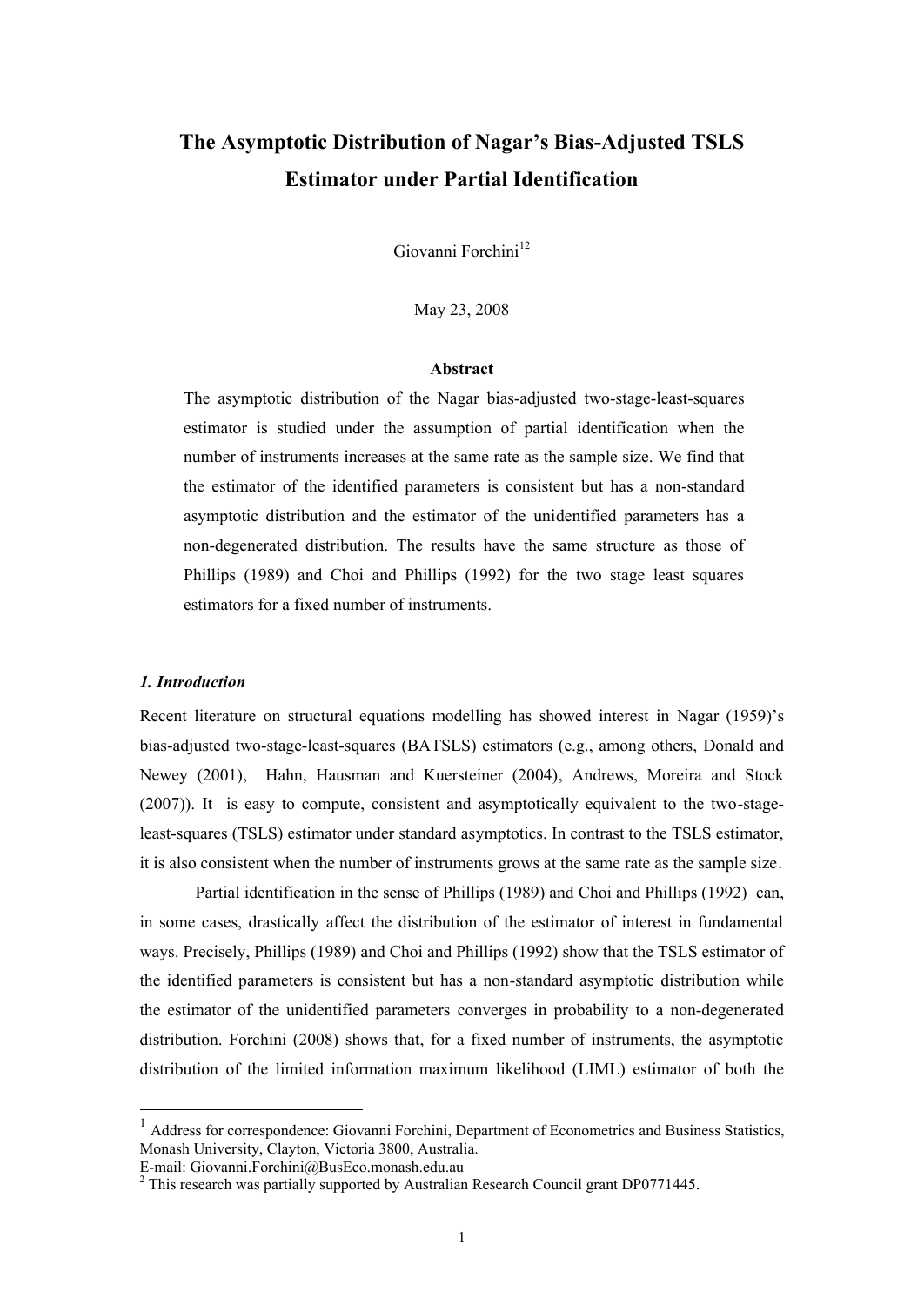identified and the unidentified structural parameters does not have integer moments even if the LIML estimator is asymptotically normal when all the structural parameters are identified.

This paper derives the asymptotic distribution of the BATSLS estimator under partial identification when the number of instruments grows at the same rate as the sample size. We find that

- 1. The BATSLS estimator of the identified parameters is consistent but has a complicated distribution that is mean- and covariance matrix- mixed normal;
- 2. The estimator of the unidentified parameters converges in probability to a non-degenerate distribution which is covariance matrix-mixed normal and depends on the identified parameters; and
- 3. The asymptotic distribution of the BATSLS estimator of both the identified and the unidentified parameters are very similar to the asymptotic distribution of the TSLS estimator for a fixed number of instruments as derived by Phillips (1989) and Choi and Phillips (1992).

The structure of the paper is as follows. Section 2 specifies the model and some preliminary results. Section 3 deals with the consistency and the asymptotic distribution for the BATSLS estimator of both the identified and the unidentified coefficients. Section 4 concludes. Proofs are in the appendix. We use the same notation as Phillips (1989) and Choi and Phillips (1992) whereby  $\Rightarrow$ ,  $\rightarrow$ <sup>*P*</sup> and  $\equiv$  denote, respectively, weak convergence, convergence in probability and equality in distribution.

### *2. The model and the assumptions*

Consider a linear structural equation of the form

(1) 
$$
y = X_1 b_1 + X_2 b_2 + u
$$

$$
\lim_{(TxI_1)} (Tx_{n_1}) + X_{n_2} b_2 + u
$$

with corresponding reduced form

(2) 
$$
(y, X_1, X_2) = Z\limits_{(T \times k)} \Big( \Pi b_1, \Pi b_2, \Pi b_3, \emptyset \Big) + (v, V_1, V_2).
$$

Notice that the over-identifying restrictions have already been imposed on the reduced form, and that  $b_1$  is regarded as being identified and  $b_2$  as being unidentified.

The Nagar's BATSLS has the form

(3) 
$$
\begin{pmatrix} \hat{b_1} \\ \hat{b_2} \end{pmatrix} = \left[ (X_1, X_2)'(P_Z - \hat{a}I_T)(X_1, X_2) \right]^{-1} \left[ (X_1, X_2)'(P_Z - \hat{a}I_T)y \right],
$$

where  $\hat{a} = k / T$  and  $P_z = Z(Z'Z)^{-1}Z'$ . Donald and Newey (2001) have suggested a similar modification of the TSLS estimator with  $\hat{a} = (k - n - 1)/T$ . Since the term  $(n+1)/T$  tends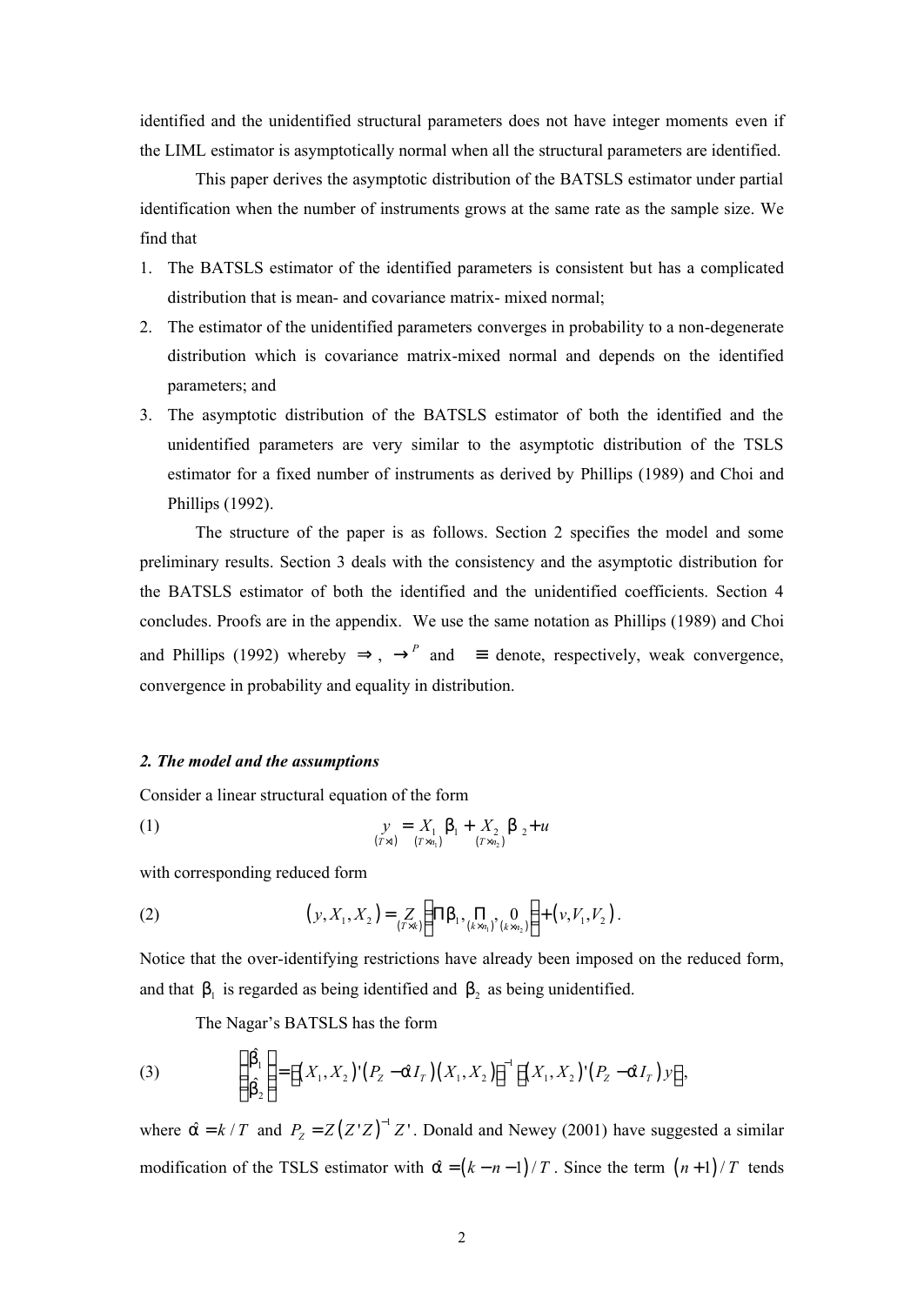to zero as *T* tends to infinity, Nagar's and Donald and Newey's estimators must be asymptotically equivalent when *T* is large under both classical and large number of instruments asymptotics.

In order to simplify some results later on we let  $M_Z = I_T - P_Z$  and

(4)  
\n
$$
\hat{A} = \frac{1}{T} (y, X_1, X_2) (P_Z - \hat{a} I_T) (y, X_1, X_2)
$$
\n
$$
= \hat{a} (1 - \hat{a}) (W - S),
$$

where  $W = (1/k)(y, X_1, X_2)'P_Z(y, X_1, X_2)$  and  $S = (1/(T-k))(y, X_1, X_2)'M_Z(y, X_1, X_2)$ . Partitioning  $\hat{A}$  as

(5) 
$$
\hat{A} = \begin{bmatrix} \hat{a} & \hat{b}_1 & \hat{b}_2 \\ \hat{b}_1 & \hat{A}_{11} & \hat{A}_{21} \\ \hat{b}_1 & \hat{A}_{11} & \hat{A}_{21} \\ \frac{\hat{b}_2}{n_1 \times 1} & \frac{\hat{b}_2}{n_2 \times n_1} & \frac{\hat{b}_2}{n_1 \times n_2} \end{bmatrix},
$$

after some straightforward algebra one finds that the BATSLS estimators for the identified and the unidentified parameters are

(6)  
\n
$$
\hat{b_1} = \left(\hat{A}_{11} - \hat{A}_{21} \cdot \hat{A}_{22}^{-1} \hat{A}_{21}\right)^{-1} \left(\hat{b_1} - \hat{A}_{21} \cdot \hat{A}_{22}^{-1} \hat{b}_2\right)
$$
\n
$$
\hat{b_2} = \left(\hat{A}_{22} - \hat{A}_{21} \hat{A}_{11}^{-1} \hat{A}_{21}\right)^{-1} \left(\hat{b_2} - \hat{A}_{21} \hat{A}_{11}^{-1} \hat{b}_1\right).
$$

We make the following assumptions:

#### **Assumptions**

- *a*)  $\hat{a} = k / T \rightarrow a$  where  $0 < a < 1$ ;
- *b*)  $(1/T)\Pi'Z'Z\Pi \rightarrow^P Q$  where Q is a positive definite matrix of dimension  $(n_1 \times n_1)$ .
- *c) The matrix Z has full column rank k .*
- *d*) The rows of  $(v, V_1, V_2)$  are i.i.d. normal with mean vector zero and covariance matrix  $\Omega$  ;

e) 
$$
\Omega = I_{n+1}, n = n_1 + n_2.
$$

Assumptions *a*, *b* and *c* are fairly standard. Assumption *a* allows the number of instruments to grow at the same rate as the sample size. Assumption *b* requires the matrix (1/ *T* )Π'*Z* '*Z*Π to converge as *T* increases and assumption *c* states that the ordinary least squares estimator of the reduced form parameters exists for any sample size.

Assumption *d* requires the reduced form error to be i.i.d. normal as in Bekker (1994). Essentially it allows us to derive asymptotic results that depend only on the mean of  $(y, X_1, X_2)$  and  $\Omega$ . Violations of this assumption would make the covariance matrices of the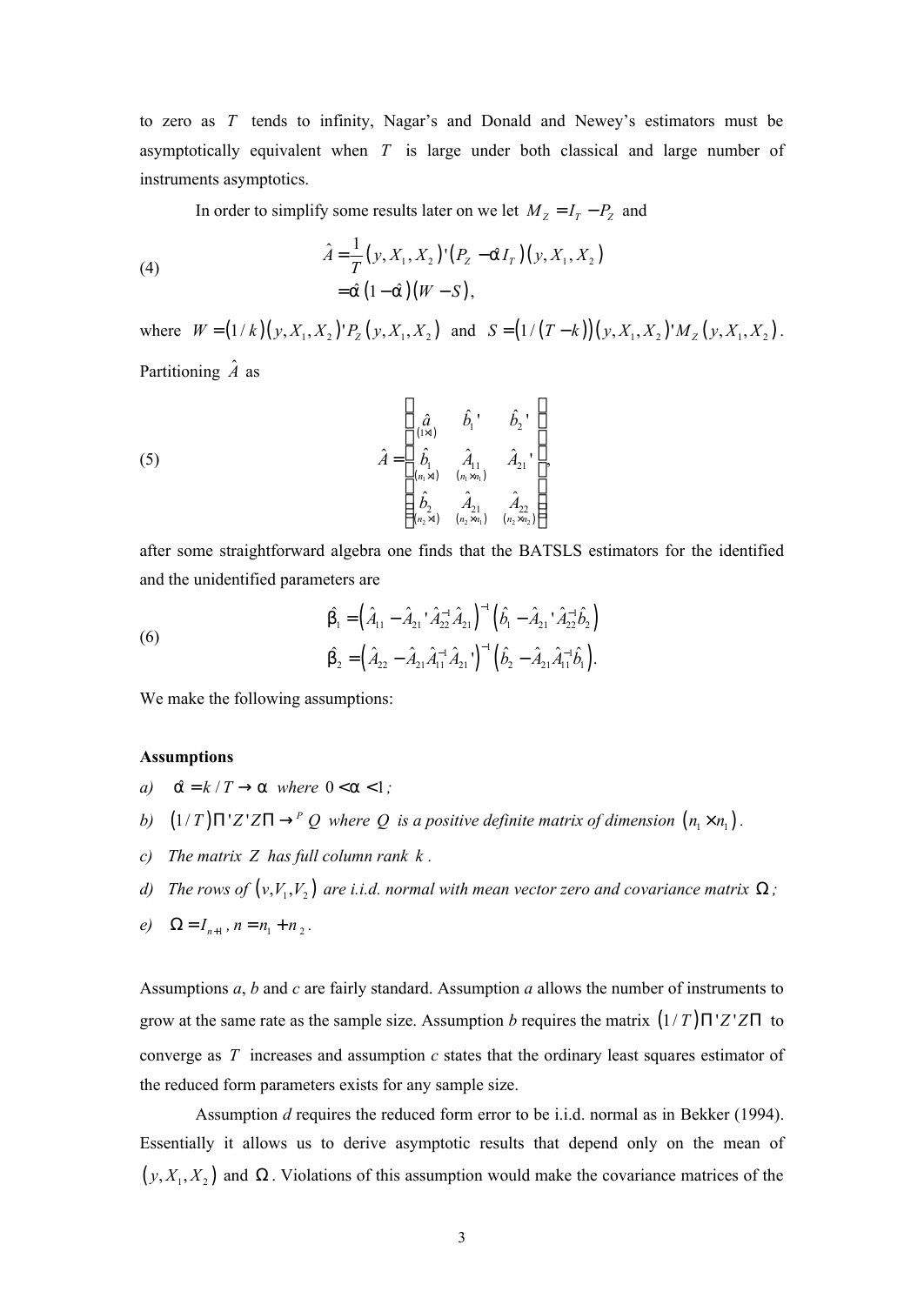asymptotic distributions presented below depend on the fourth moments of the reduced form errors.

Assumption *e* is just a normalization as in Phillips (1989) and Choi and Phillips (1992), and requires that standardizing transformations and rotations of coordinates to isolate identified and unidentified parameters have already been performed.

Given Assumptions *d* and  $(V_2)$ :  $N(0, I_T \otimes I_{n+1})$  so that  $(T-k)S: W_{n+1}(T-k, I_{n+1}), \quad kW: W_{n+1} \left(k, \left( \frac{(b_1, I_{n_1})}{T} \right)^{T} \right) \right]$ 1  $, I_n$   $\left| \Pi' Z' Z \Pi(b_1, I_n) \right|$  0 , 0 0 *n n n*  $I_n$ <sup>*J*</sup> $\Pi$ 'Z'Z $\Pi$ (b<sub>1</sub>, *I*  $kW$  :  $W_{n+1}$   $k$  $b_1, I_n$  )' $\Pi$ '*Z*'*Z* $\Pi$ (b +  $\left( \int_{I} \left( \left( \mathsf{b}_{1}, I_{n} \right) \cap \Pi^{1} Z^{1} Z \Pi \left( \mathsf{b}_{1}, I_{n} \right) \right) \right)$  $\begin{pmatrix} k_1^{(1)}, k_1^{(2)}, k_2^{(3)}, k_3^{(4)} \\ 0 & 0 \end{pmatrix}$ :  $W_{n+1}$   $\left| k \right|$   $\left| \right|^{n+1}$ ,  $\left| k \right|^{n+1}$  and they are

independent.

#### *3. The consistency and asymptotic distributions*

As one would expect from existing results on the asymptotic properties of estimators in partially identified model, the BATSLS estimator of the identified parameters is consistent but that of the unidentified parameters converges in distribution to a non-standard nondegenerate distribution. Some intermediate results allow us to prove this.

**Lemma 1.** *If the assumptions a-e are satisfied then*

(7) 
$$
\hat{A} \rightarrow^P (1-a) \begin{pmatrix} b_1'Qb_1 & b_1'Q & 0 \\ Qb_1 & Q & 0 \\ 0 & 0 & 0 \end{pmatrix}
$$

*and*

*(8)*

$$
\sqrt{T}vec\left[\hat{A}-(1-\hat{a})\left(\begin{pmatrix}b_1,I_{n_1}\end{pmatrix}\cdot\left[\frac{1}{T}\Pi'Z'Z\Pi\right](b_1,I_{n_1})&0\\0&0\end{pmatrix}\right]\rightarrow D N(0,a^2(1-a)\Sigma_1+a(1-a)^2\Sigma_2)
$$

*where*

$$
\Sigma_{1} = \left(I_{(n+1)^{2}} + K_{n+1}\right)\left(I_{n+1} \otimes I_{n+1}\right)
$$
\n
$$
\Sigma_{2} = \left(I_{(n+1)^{2}} + K_{n+1}\right)\left[\left(I_{n+1} \otimes I_{n+1}\right) + \frac{1}{a}I_{n+1} \otimes \left\{\left(b_{1}, I_{n_{1}}, 0\right)^{i} \mathcal{Q}\left(b_{1}, I_{n_{1}}, 0\right)\right\}
$$
\n
$$
\frac{1}{a}\left\{\left(b_{1}, I_{n_{1}}, 0\right)^{i} \mathcal{Q}\left(b_{1}, I_{n_{1}}, 0\right)\right\} \otimes I_{n+1}\right]\right\}
$$

*and Kn*+<sup>1</sup>  *denotes the commutation matrix (e.g. Magnus and Neudecker (1988)).*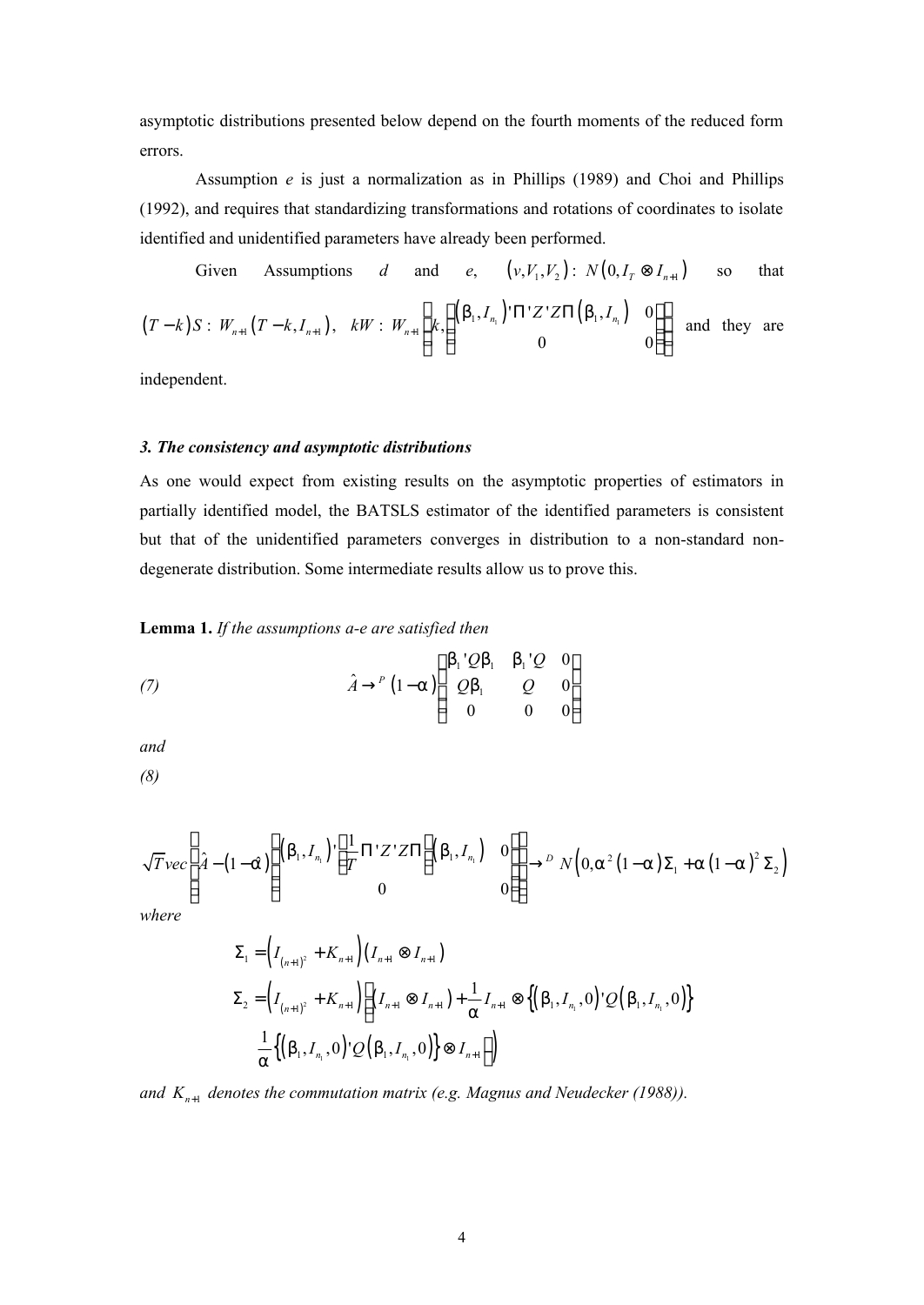The proof of Lemma 1 can be adapted to deal with non-normality provided conditions for the validity of a central limit theorem hold (i.e. the existence of the fourth moments of  $(v, V_1, V_2)$ ). In this case one bounds from above the variances of *S* and *W* and shows that the bound tends to zero as the sample size grows. So, equation (7) would still hold but the covariance matrix in (8) would depend on the fourth moments of the rows of  $(v, V_1, V_2)$  and would have a more complex structure.

Consistency of Nagar's BATSLS estimator of the identified parameters follows from Lemma 1 and the continuous mapping theorem:

(9) 
$$
\hat{b}_1 = \left(\hat{A}_{11} - \hat{A}_{21} \left(\sqrt{T} \hat{A}_{22}\right)^{-1} \left(\sqrt{T} \hat{A}_{21}\right)\right)^{-1} \left(\hat{b}_1 - \hat{A}_{21} \left(\sqrt{T} \hat{A}_{22}\right)^{-1} \left(\sqrt{T} \hat{b}_2\right)\right) \\ \rightarrow^P \left((1-a)Q\right)^{-1} \left((1-a)Qb_1\right) = b_1.
$$

For the estimator of the unidentified parameters one has

$$
\hat{b}_{2} = \left(\sqrt{T} A_{22} - \left(\sqrt{T} A_{21}\right) A_{11}^{-1} A_{21} \right)^{-1} \left(\sqrt{T} b_{2} - \left(\sqrt{T} A_{21}\right) A_{11}^{-1} b_{1}\right)
$$
\n
$$
= \left(\sqrt{T} A_{22} - \left(\sqrt{T} A_{21}\right) A_{11}^{-1} A_{21} \right)^{-1} \left(\sqrt{T} \left(b_{2} - A_{21} b_{1}\right) - \left(\sqrt{T} A_{21}\right) \left(A_{11}^{-1} b_{1} - b_{1}\right)\right)
$$
\n
$$
= \left(\sqrt{T} A_{22}\right)^{-1} \left(\sqrt{T} b_{2} - \left(\sqrt{T} A_{21}\right) b_{1}\right) + o_{p}(1)
$$
\n
$$
= \left(\sqrt{T} A_{22}\right)^{-1} \sqrt{T} \left(b_{2} - A_{21} b_{1}\right) + o_{p}(1).
$$

Lemma 1 implies that both  $\sqrt{T} A_{22}$  and  $\sqrt{T} (b_2 - A_{21} b_1)$  have an asymptotic non-degenerated distribution so that  $\hat{b}_2$  converges to a non-standard non-degenerate distribution. In order to find this distribution, one has to express (8) in a clearer form. What we need is the following result.

### **Lemma 2.** *If the assumptions a-e are satisfied then*

$$
(10)\sqrt{T}\begin{pmatrix}b_{1}-A_{11}b_{1}\\b_{2}-A_{21}b_{1}\\vec{A}_{21}\end{pmatrix} \rightarrow^{D} N \begin{pmatrix}0\\0\\0\\0\\0\end{pmatrix}, \begin{pmatrix}(1-a)\Omega_{11} & 0 & 0 & 0\\0 & a(1-a)\Omega_{22} & a(1-a)\Omega_{32}\\0 & 0 & a(1-a)\Omega_{32} & (1-a)\Omega_{33}\\0 & 0 & 0 & (n_{1}n_{2} \times n_{1}) & (n_{1}n_{2} \times n_{1}n_{2})\\0 & 0 & 0 & 0 & a(1-a)\Omega_{44}\\0 & 0 & 0 & 0 & a(n_{2}^{2} \times n_{2}^{2})\end{pmatrix}
$$

*where*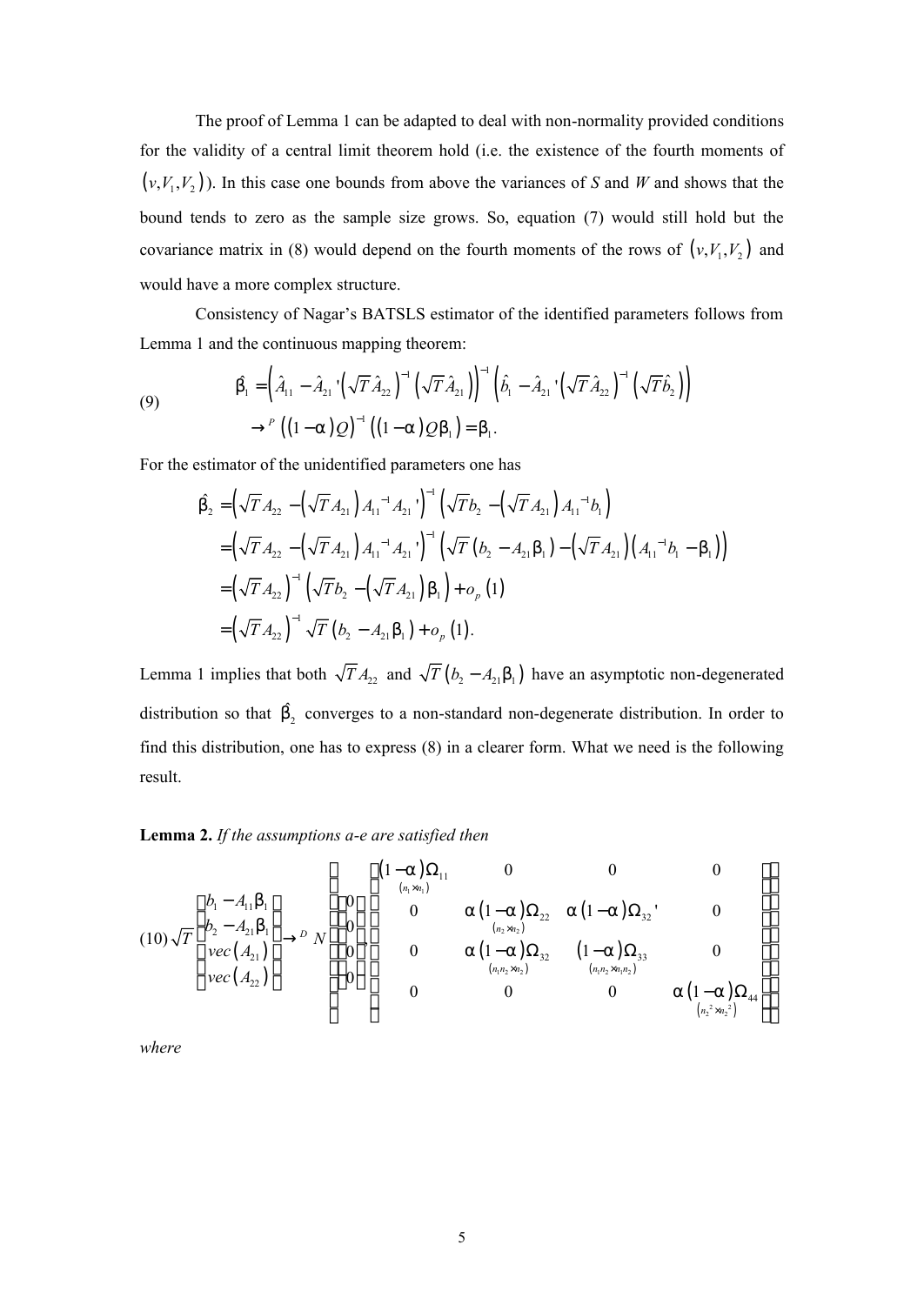(11)  
\n
$$
\Omega_{11} = (1 + b_1 \, b_1) \Big[ a I_{n_1} + (1 - a) Q \Big] + ab_1 b_1
$$
\n
$$
\Omega_{22} = (1 + b_1 \, b_1) I_{n_2}
$$
\n
$$
\Omega_{33} = a \Big( I_{n_1} \otimes I_{n_2} \Big) + (1 - a) \Big( Q \otimes I_{n_2} \Big)
$$
\n
$$
\Omega_{32} = - \Big( b_1 \otimes I_{n_2} \Big)
$$
\n
$$
\Omega_{44} = \Big( I_{n_2^2} + K_{n_2} \Big) \Big( I_{n_2} \otimes I_{n_2} \Big).
$$

It follows from Lemma 2 that

$$
\sqrt{T} \frac{1}{\sqrt{a (1-a)}} (b_2 - A_{21}b) \rightarrow^D N(0, \Omega_{22})
$$
  

$$
\sqrt{T} \frac{1}{\sqrt{a (1-a)}} vec(A_{22}) \rightarrow^D vec(M) \equiv N(0, \Omega_{44}),
$$

where *M* is an  $(n_2 \times n_2)$  matrix, and they are asymptotically independent. Therefore, since  $(\sqrt{T} A_{22})^{-1} \sqrt{T} (b_2 - A_{21} b_1) + o_p(1)$  $\hat{b}_2 = (\sqrt{T} A_{22})^{-1} \sqrt{T} (b_2 - A_{21} b_1) + o_p(1)$ , we have

$$
\hat{b}_2 \left| \frac{1}{\sqrt{a(1-a)}} \sqrt{T} A_{22} \rightarrow^D \left[ \frac{1}{\sqrt{a(1-a)}} \sqrt{T} A_{22} \right]^{-1} N(0, \Omega_{22})
$$

so that removing the conditioning

(12) 
$$
\hat{b}_2 = \int N \left( 0, \left( 1 + b_1 \, b_1 \right) M^{-2} \right) dM.
$$

The estimator of the unidentified parameters has an asymptotic non-degenerate distribution that is a normal covariance-matrix mixture with singular mixing distribution. In the totally unidentified case these would not be there and  $\hat{b}_2 = \int N(0, M^{-2}) dM$  with  $vec(M) \equiv N(0, (I_{n^2} + K_n)(I_n \otimes I_n))$ . Notice that (12) has the same structure as the density of the TSLS estimator of the unidentified parameters in Corollary 3.1(b) of Choi and Phillips (1992) with some obvious changes since in our case the number of instruments also tends to infinity. In contrast to the analogous results of Choi and Phillips (1992) the BATSLS estimator of the unidentified parameters depends on the identified parameters.

We now investigate the asymptotic distribution of the estimator of the identified parameters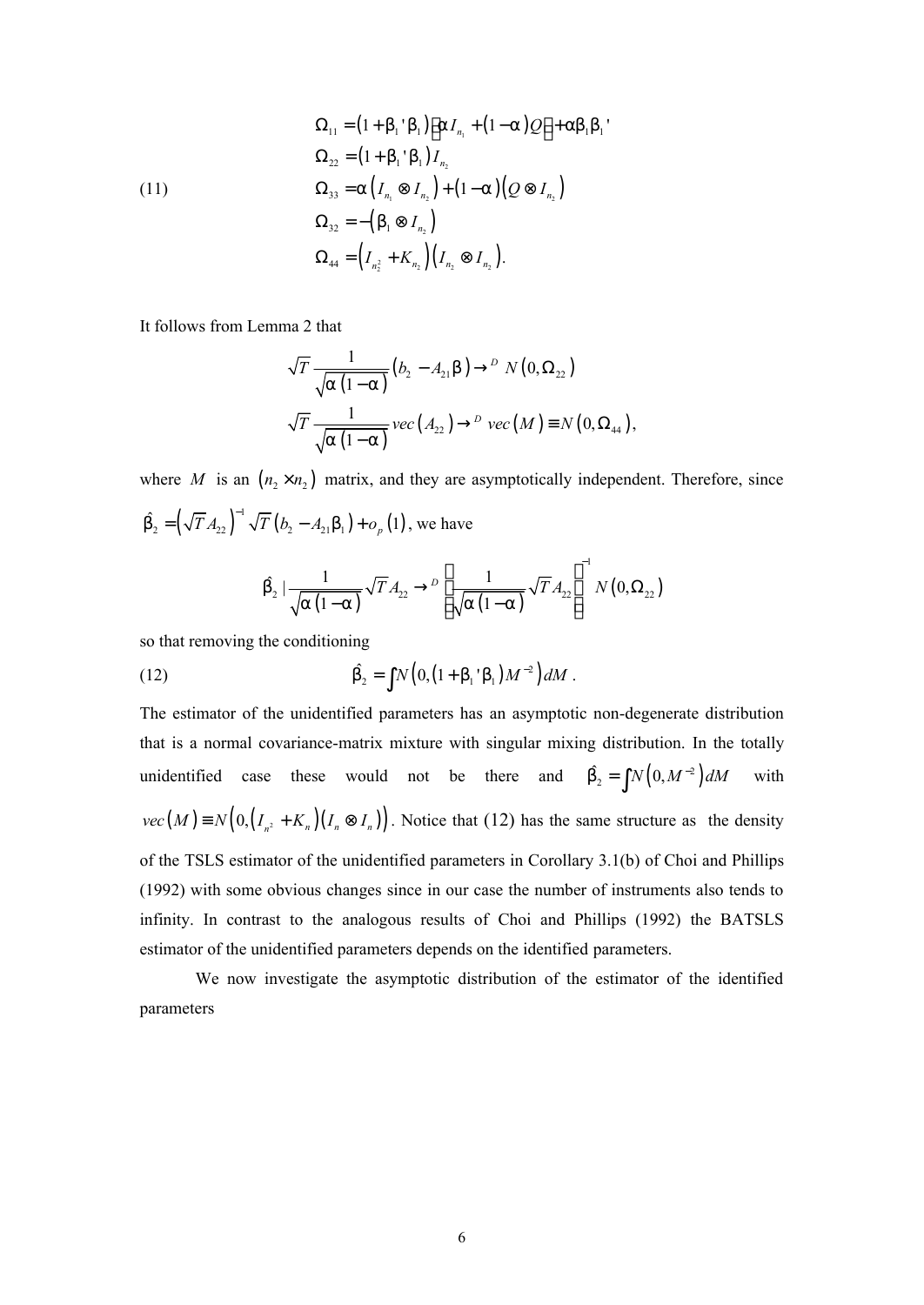$$
\sqrt{T}\left(\hat{b}_{1} - b_{1}\right) = \sqrt{T}\left(\hat{A}_{11} - \hat{A}_{21} \cdot \hat{A}_{22}^{-1} \hat{A}_{21}\right)^{-1}\left(\hat{b}_{1} - \hat{A}_{21} \cdot \hat{A}_{22}^{-1} \hat{b}_{2}\right) - \sqrt{T} b_{1}
$$
\n
$$
= \sqrt{T}\left(\hat{A}_{11} - \hat{A}_{21} \cdot \hat{A}_{22}^{-1} \hat{A}_{21}\right)^{-1}\left(\hat{b}_{1} - \hat{A}_{21} \cdot \hat{A}_{22}^{-1} \hat{b}_{2} - \hat{A}_{11} b_{1} + \hat{A}_{21} \cdot \hat{A}_{22}^{-1} \hat{A}_{21} b_{1}\right)
$$
\n
$$
= \left(\hat{A}_{11} - \hat{A}_{21} \cdot \left(\sqrt{T} \hat{A}_{22}\right)^{-1}\left(\sqrt{T} \hat{A}_{21}\right)\right)^{-1}\left(\sqrt{T}\left(\hat{b}_{1} - \hat{A}_{11} b_{1}\right) - \left(\sqrt{T} \hat{A}_{21}\right) \cdot \left(\sqrt{T} \hat{A}_{22}\right)^{-1}\sqrt{T}\left(\hat{b}_{2} - \hat{A}_{21} b_{1}\right)\right).
$$
\n1.1. (a)  $A_{11} = A_{11} \cdot \left(A_{11} - A_{11} \cdot \left(\sqrt{T} \hat{A}_{21}\right)\right)^{-1}\left(A_{11} - A_{11} \cdot \left(\sqrt{T} \hat{A}_{21}\right)\right)^{-1}\left(A_{11} - A_{11} \cdot \left(\sqrt{T} \hat{A}_{21}\right)\right).$ 

Using the continuous mapping theorem and Lemma 1

$$
\hat{A}_{11} - \hat{A}_{21} \left(\sqrt{T} \hat{A}_{22}\right)^{-1} \left(\sqrt{T} \hat{A}_{21}\right) \rightarrow^P (1-\alpha)Q.
$$

Using Lemma 2,

$$
\sqrt{T}\left(\hat{b}_1-\hat{A}_{11}b_1\right)\rightarrow^D N\left(0,\left(1-a\right)\Omega_{11}\right)
$$

and is independent of everything else,

$$
\sqrt{T}vec(A_{22}) \rightarrow^{D} \sqrt{a(1-a)}vec(M) \equiv \sqrt{a(1-a)}N(0,\Omega_{44})
$$

and is also independent of everything else. Finally,

$$
\sqrt{T}\begin{pmatrix}b_2-A_{21}b_1\\vec(A_{21})\end{pmatrix}\to^D N\begin{pmatrix}0\\0\end{pmatrix}\begin{pmatrix}a(1-a)\Omega_{22}&a(1-a)\Omega_{32}\\a(1-a)\Omega_{32}&(1-a)\Omega_{33}\end{pmatrix}
$$

so that

$$
\sqrt{T}(b_2 - A_{21}b_1)|\sqrt{T}vec(A_{21}) \to^D N(a\sqrt{1-a}\Omega_{32} \Omega_{33}^{-1}vec(L), a(1-a)\Omega_{22.3})
$$
  

$$
\sqrt{T}vec(A_{21}) \to^D (1-a)^{1/2}vec(L) \equiv (1-a)^{1/2}N(0,\Omega_{33})
$$

where  $\Omega_{22,3} = \Omega_{22} - a\Omega_{32} \Omega_{33} - a\Omega_{32}$  and *L* is an  $(n_2 \times n_1)$  matrix. Therefore

$$
\sqrt{T}\left(\hat{b}_{1}-b_{1}\right)|\left(\sqrt{T}\hat{A}_{21}\right),\left(\sqrt{T}\hat{A}_{22}\right)\to^{D}
$$
\n
$$
(1-a)^{-1}Q^{-1}N\left(0,(1-a)\Omega_{11}\right)
$$
\n
$$
-\frac{1}{(1-a)\sqrt{a}}Q^{-1}L'M^{-1}N\left(a\sqrt{1-a}\Omega_{32}\Omega_{33}\right) \cdot vec(L),a(1-a)\Omega_{22.3}\right)
$$
\n
$$
\equiv N\left(0,\frac{1}{1-a}Q^{-1}\Omega_{11}Q^{-1}\right)
$$
\n
$$
-N\left(\sqrt{\frac{a}{1-a}}Q^{-1}L'M^{-1}\Omega_{32}\Omega_{33}\Omega_{33}\right) \cdot vec(L),\frac{1}{1-a}Q^{-1}L'M^{-1}\Omega_{22.3}\left(M^{-1}\right)'LQ^{-1}\right).
$$

Removing the conditioning, we see that  $\sqrt{T} (\hat{b_1} - b_1)$  has a very complicated non-standard asymptotic distribution that is mean- and covariance matrix- mixed normal and one of the mixing densities is singular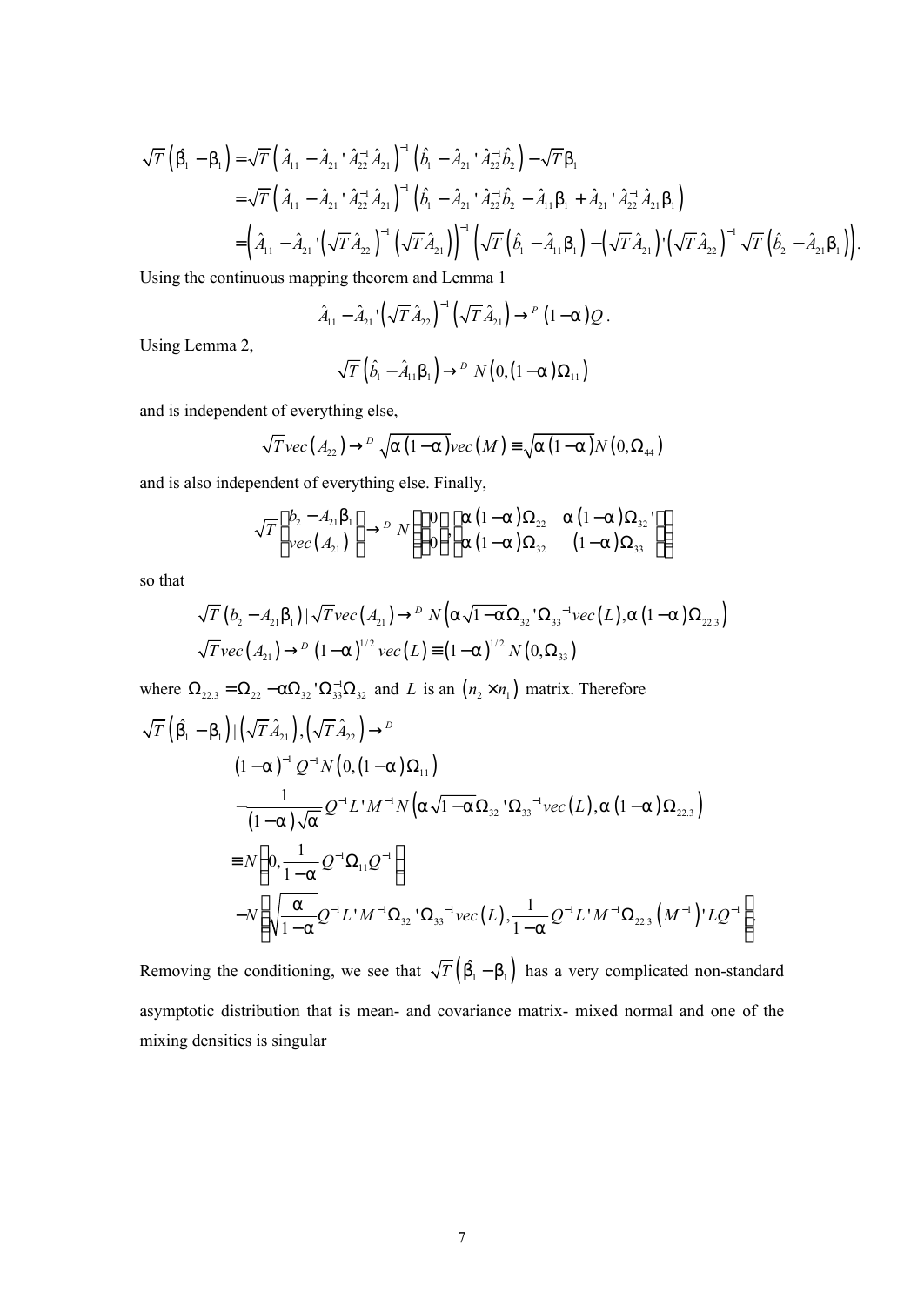$$
(13)
$$

$$
\sqrt{T}\left(\hat{b}_{1}-b_{1}\right) \to N\left(0, \frac{1}{1-a}Q^{-1}\Omega_{11}Q^{-1}\right) - \int N\left(\sqrt{\frac{a}{1-a}}Q^{-1}L'M^{-1}\Omega_{32}^{1}\Omega_{33}^{-1}vec(L), \frac{1}{1-a}Q^{-1}L'M^{-1}\Omega_{22.3}\left(M^{-1}\right)^\dagger LQ^{-1}\right)dLdM.
$$

Notice also that if we knew that  $b_2$  were not identified we could simplify (1) and (2) to eliminate  $X_2$  and consider

$$
(14) \t\t y = X_1 b_1 + u
$$

with corresponding reduced form

(15) 
$$
(y, X_1) = Z(\Pi b_1, \Pi) + (v, V_1).
$$

In this case the asymptotic distribution of the Nagar' BATSLS estimator is

(16) 
$$
\sqrt{T}(\hat{b_1} - b_1) \rightarrow N\left(0, \frac{1}{1-a}Q^{-1}\Omega_{11}Q^{-1}\right),
$$

so that the second term in (13) captures the fact the we have unidentified structural parameters.

#### *4. Conclusions*

This paper has studied the asymptotic properties of Nagar's BATSLS when the number of instruments increases at the same rate as the sample size under partial identification.

We have found similar results to those of Phillips (1989) and Choi and Phillips (1992) in the sense that the BATSLS estimator of the identified structural parameters is consistent, but the estimator of the unidentified parameters has a non-degenerate non-standard limit distribution which depends on the identified parameters. The asymptotic distribution of the BATSLS estimator of the identified parameters is a mean- and covariance-matrix mixed normal and has a very complex structure.

## *Appendix*

### *Proof of Lemma 1*

Since  $(T-k)S: W_{n+1}(T-k, I_{n+1})$ , standard results (e.g. Muirhead (1982) p. 90) imply that  $E(S) = I_{n+1}$  and  $cov( vec(S)) = \frac{1}{T-k} \Big( I_{(n+1)^2} + K_{n+1} \Big) \Big( I_{n+1} \otimes I_{n+1} \Big)$  $\text{cov}(\text{vec}(S)) = \frac{1}{T-k} \Big( I_{(n+1)^2} + K_{n+1} \Big) \Big( I_{n+1} \otimes I_{n+1} \Big) \to 0$  $=\frac{1}{T-k}\Big(I_{(n+1)^2}+K_{n+1}\Big)\Big(I_{n+1}\otimes I_{n+1}\Big)\rightarrow$ − as  $T \rightarrow \infty$ , so that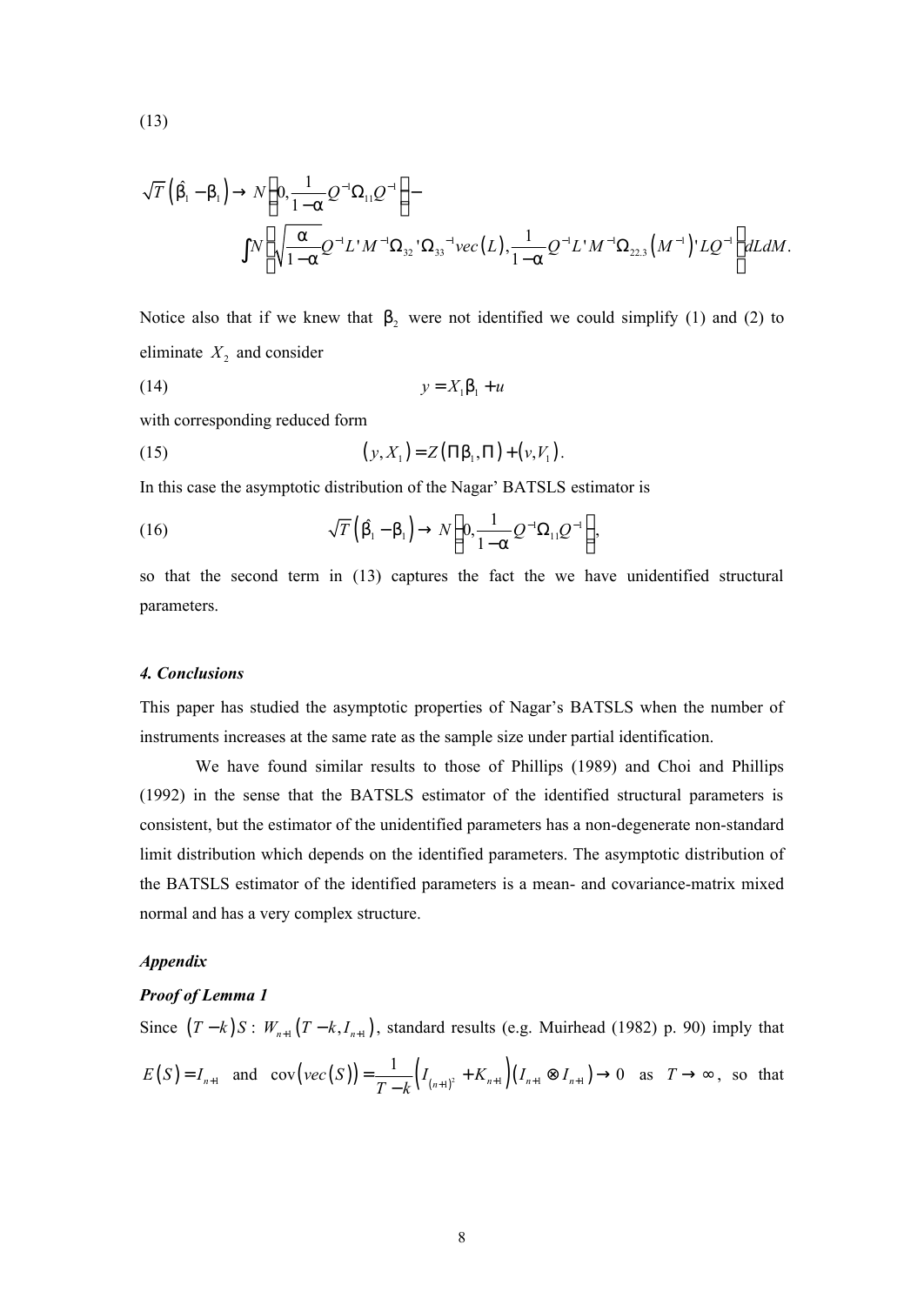$$
S \to^P I_{n+1}.
$$
 Similarly, since  $kW : W_{n+1} \left( k, \begin{pmatrix} (b_1, I_{n_1})' \Pi' Z' Z \Pi(b_1, I_{n_1}) & 0 \\ 0 & 0 \end{pmatrix} \right)$  standard results

(e.g. Muirhead (1982) p. 442 and 518) yield

$$
E(W) = I_{n+1} + \frac{1}{\hat{a}} (b_1, I_{n_1}, 0) \cdot \left( \frac{1}{T} \Pi' Z' Z \Pi \right) (b_1, I_{n_1}, 0) \rightarrow^{P} I_{n+1} + \frac{1}{\hat{a}} (b_1, I_{n_1}, 0) \cdot Q(b_1, I_{n_1}, 0)
$$

and

$$
cov\left( vec(W) \right) = \frac{1}{k} (I_{n+1} + K) \left[ \frac{k}{k} (I_{n+1} \otimes I_{n+1}) + I_{n+1} \otimes \left\{ (b_1, I_{n_1}, 0) \right\} \left[ \frac{T}{k} \frac{1}{T} \Pi' Z' Z \Pi \right] (b_1, I_{n_1}, 0) \right\} + \left\{ (b_1, I_{n_1}, 0) \left[ \frac{T}{k} \frac{1}{T} \Pi' Z' Z \Pi \right] (b_1, I_{n_1}, 0) \right\} \otimes I_{n+1} \right] \rightarrow^{P} 0
$$

as  $T \to \infty$ , so that  $W \to^P I_{n+1} + \frac{1}{2} (b_1, I_{n_1}, 0) Q(b_1, I_{n_1}, 0)$  $W \rightarrow^{P} I_{n+1} + \frac{1}{2} (b_1, I_{n_1}, 0) Q(b_1, I_{n_1}, 0)$  $\rightarrow$ <sup>*P*</sup>  $I_{n+1}$  +  $\frac{1}{a}$  (b<sub>1</sub>,  $I_{n_1}$ , 0)'  $Q(b_1, I_{n_1}, 0)$ . Then equation (7) follows from

$$
\hat{A} = \hat{a} (1-\hat{a}) (W - S)
$$
  
\n
$$
\rightarrow^P a (1-a) \left[ I_{n+1} + \frac{1}{a} (b_1, I_{n_1}, 0)^{\dagger} Q(b_1, I_{n_1}, 0) - I_{n+1} \right]
$$
  
\n
$$
= (1-a) (b_1, I_{n_1}, 0)^{\dagger} Q(b_1, I_{n_1}, 0).
$$

To prove the second part of the lemma notice that since  $(T - k)S : W_{n+1}(T - k, I_{n+1})$ , standard results imply that

$$
\sqrt{T-k}\left(\text{vec}(S)-\text{vec}\left(I_{n+1}\right)\right)\rightarrow^{D} N\left(0,\Sigma_{1}\right)
$$

(e.g. Muirhead (1982) p. 90) and one can prove that

$$
\sqrt{k}\left(\text{vec}(W)-\text{vec}\left(I_{n+1}+\frac{1}{\hat{a}}\left(\begin{pmatrix}b_1,I_{n_1}\end{pmatrix}\left[\frac{1}{T}\Pi'Z'Z\Pi\right](b_1,I_{n_1})&0\\0&0\end{pmatrix}\right)\right)\rightarrow^d N(0,\Sigma_2)
$$

where

$$
\Sigma_{2} = \left(I_{(n+1)^{2}} + K_{n+1}\right) \lim_{T \to \infty} \left[\left(I_{n+1} \otimes I_{n+1}\right) + I_{n+1} \otimes \left\{\left(b_{1}, I_{n_{1}}, 0\right) \cdot \left[\frac{T}{k} \frac{1}{T} \Pi' Z' Z \Pi\right](b_{1}, I_{n_{1}}, 0)\right\}\right] \n+ \left\{\left(b_{1}, I_{n_{1}}, 0\right) \cdot \left[\frac{T}{k} \frac{1}{T} \Pi' Z' Z \Pi\right](b_{1}, I_{n_{1}}, 0)\right\} \otimes I_{n+1} \right] \n= \left(I_{(n+1)^{2}} + K_{n+1}\right) \left[\left(I_{n+1} \otimes I_{n+1}\right) + \frac{1}{\alpha} I_{n+1} \otimes \left\{\left(b_{1}, I_{n_{1}}, 0\right) \cdot Q\left(b_{1}, I_{n_{1}}, 0\right)\right\} \right] \n+ \frac{1}{\alpha} \left\{\left(b_{1}, I_{n_{1}}, 0\right) \cdot Q\left(b_{1}, I_{n_{1}}, 0\right)\right\} \otimes I_{n+1} \right].
$$

Then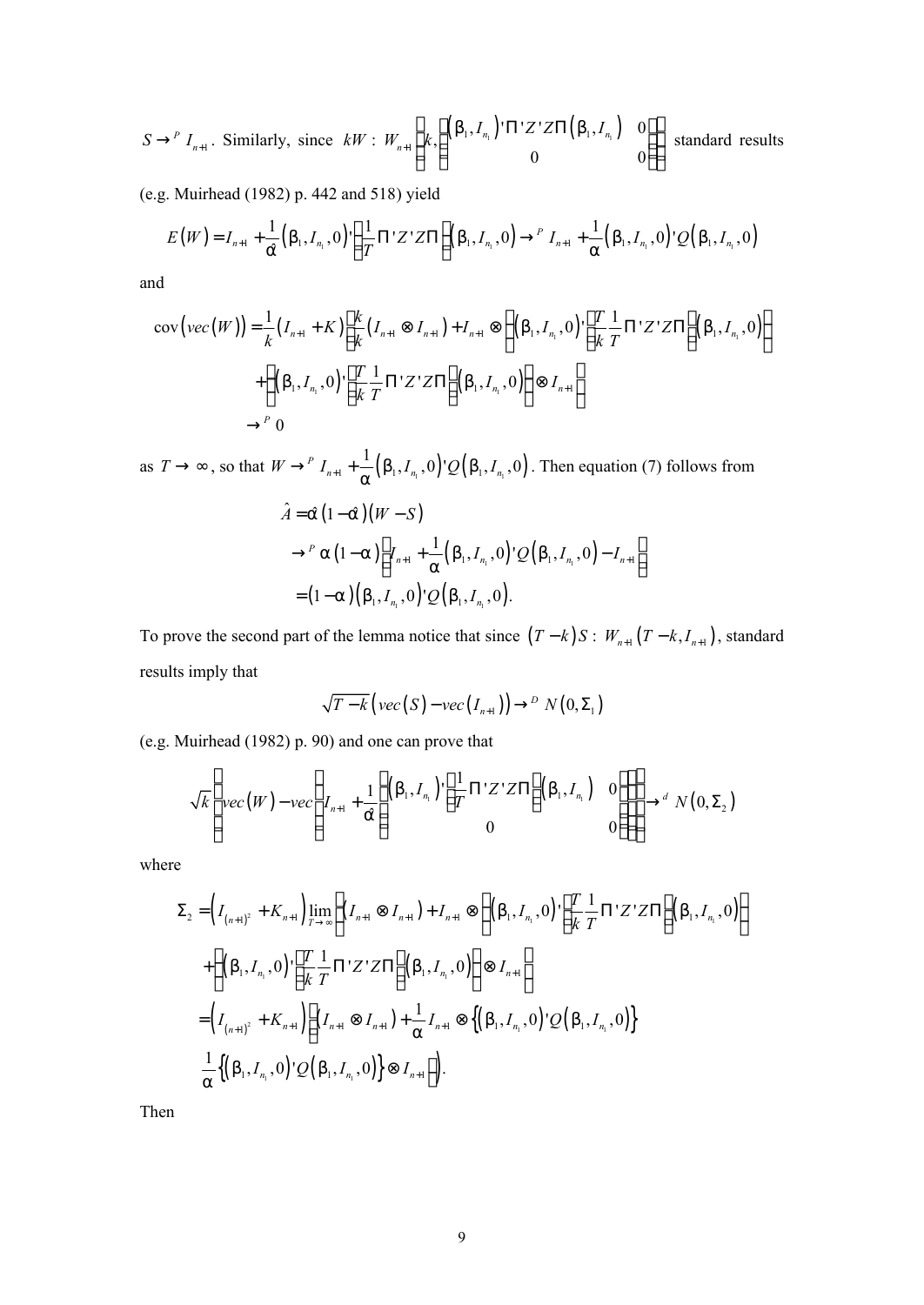$$
\sqrt{T}vec\left[\hat{A}-(1-\hat{a})\left((b_1,I_{n_1})^{\dagger}\left[\frac{1}{T}\Pi'Z'Z\Pi\right](b_1,I_{n_1})\right]0\right]
$$
\n
$$
=\hat{a}(1-\hat{a})\sqrt{T}vec\left[(W-S)-\frac{1}{\hat{a}}\left((b_1,I_{n_1})^{\dagger}\left[\frac{1}{T}\Pi'Z'Z\Pi\right](b_1,I_{n_1})\right]0\right]
$$
\n
$$
=\hat{a}(1-\hat{a})\sqrt{T}vec\left[W-\frac{1}{\hat{a}}\left((b_1,I_{n_1})^{\dagger}\left[\frac{1}{T}\Pi'Z'Z\Pi\right](b_1,I_{n_1})\right]0\right)-S
$$
\n
$$
=\hat{a}(1-\hat{a})\left\{\sqrt{\frac{T}{k}}\sqrt{k}vec\left[W-\frac{1}{\hat{a}}\left((b_1,I_{n_1})^{\dagger}\left[\frac{1}{T}\Pi'Z'Z\Pi\right](b_1,I_{n_1})\right]0\right]-S
$$
\n
$$
\Rightarrow^D a(1-a)\left\{\sqrt{\frac{1}{k}}N(0,\Sigma_2)-\sqrt{\frac{1}{1-a}}N(0,\Sigma_1)\right\} \equiv N(0,a^2(1-a)\Sigma_1+a(1-a)^2\Sigma_2).
$$

# *Proof of Lemma 2*

Let  $\hat{Q} = (1/T)\Pi'Z'Z\Pi$  and write

$$
\overline{A} = \hat{A} - (1 - \hat{a}) \begin{pmatrix} (b_1, I_{n_1})' Q(b_1, I_{n_1}) & 0 \\ 0 & 0 \end{pmatrix}
$$

$$
= \begin{pmatrix} \hat{a} - (1 - \hat{a}) b_1' Q b_1 & (\hat{b}_1 - (1 - \hat{a}) Q b_1)' & \hat{b}_2' \\ \hat{b}_1 - (1 - \hat{a}) Q b_1 & \hat{A}_{11} - (1 - \hat{a}) Q & \hat{A}_{21}' \\ \hat{b}_2 & \hat{A}_{21} & \hat{A}_{22} \end{pmatrix}
$$

Then consider

$$
\mathcal{H} = \begin{pmatrix} 1 & -b_1 & 0 \\ 0 & I_{n_1} & 0 \\ 0 & 0 & I_{n_2} \end{pmatrix} \overline{A} \begin{pmatrix} 1 & 0 & 0 \\ -b_1 & I_{n_1} & 0 \\ 0 & 0 & I_{n_2} \end{pmatrix}
$$

$$
= \begin{pmatrix} a - 2b_1'b_1 + b_1'A_{11}b_1 & (b_1 - A_{11}b_1)' & (b_2 - A_{21}b_1) \\ b_1 - A_{11}b & A_{11} - (1 - \hat{a})\hat{Q} & A_{21} \\ b_2 - A_{21}b_1 & A_{21} & A_{22} \end{pmatrix}
$$

This matrix contains  $b_1 - A_{11}b_1$ ,  $b_2 - A_{21}b_1$ ,  $A_{21}$  and  $A_{22}$  which appear in the statement of the Lemma. Then using the expression above and Theorem 2 p. 30 of Magnus and Neudecker (1988) followed by the continuous mapping theorem we obtain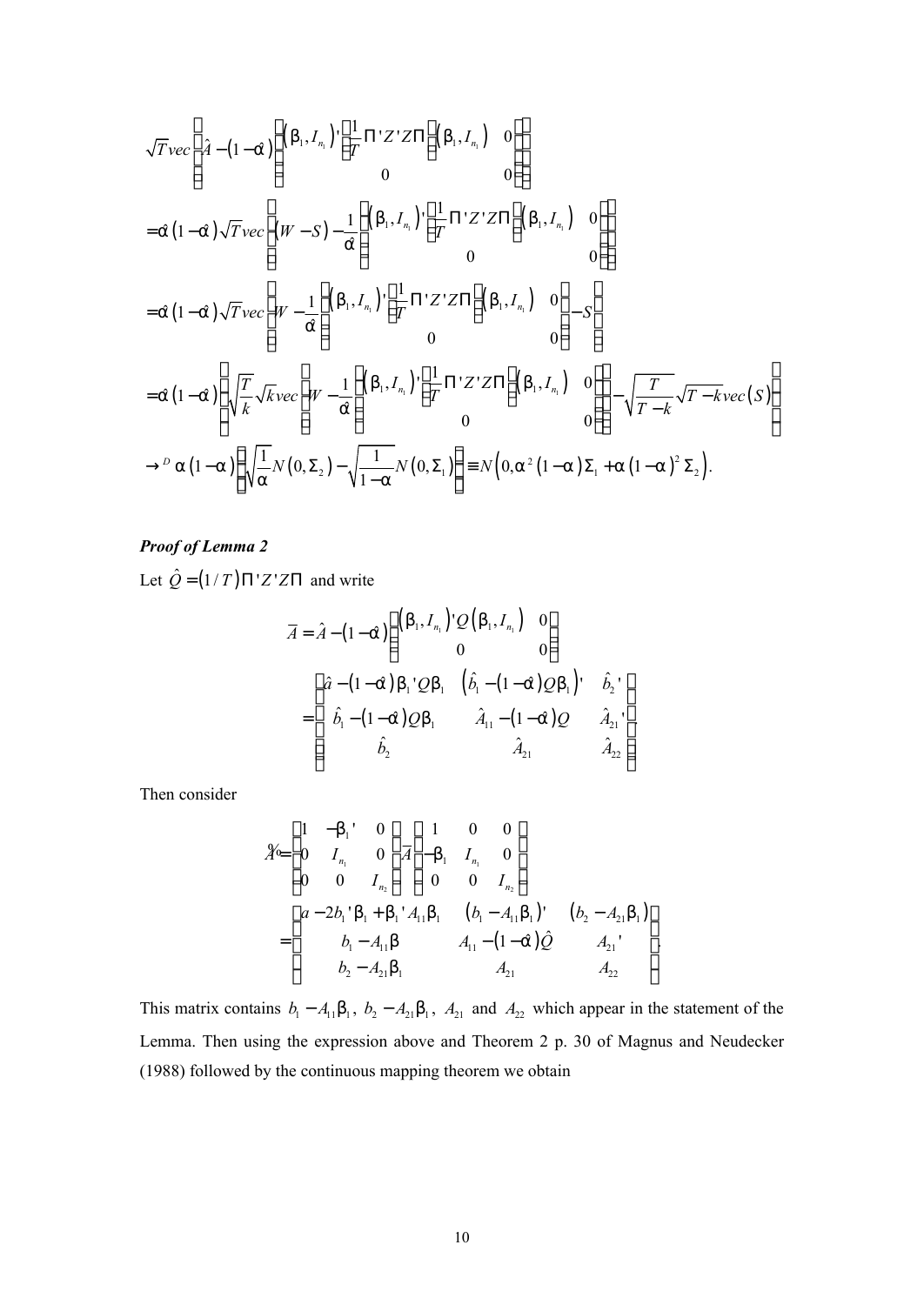$$
\sqrt{T}vec(\hat{A}) = \begin{pmatrix} 1 & -b_1' & 0 \\ 0 & I_{n_1} & 0 \\ 0 & 0 & I_{n_2} \end{pmatrix} \otimes \begin{pmatrix} 1 & -b_1' & 0 \\ 0 & I_{n_1} & 0 \\ 0 & 0 & I_{n_2} \end{pmatrix} \sqrt{T}vec(\bar{A})
$$
  
\n
$$
\rightarrow^D \begin{pmatrix} 1 & -b_1' & 0 \\ 0 & I_{n_1} & 0 \\ 0 & 0 & I_{n_1} \end{pmatrix} \otimes \begin{pmatrix} 1 & -b_1' & 0 \\ 0 & I_{n_1} & 0 \\ 0 & 0 & I_{n_2} \end{pmatrix} N(0, a(1-a)^2 \Sigma_2 + a^2 (1-a) \Sigma_1)
$$
  
\n
$$
\equiv N(0, \Sigma),
$$

so that  $\sqrt{T} ((b_1 - A_{11}b_1)$ ',  $(b_2 - A_{21}b_1)$ ', *vec*  $(A_{21})$ ', *vec*  $(A_{22})$ ) is asymptotically normal with mean vector zero. We now have to focus on the covariance matrix. Notice that we do not need the whole covariance matrix in the latter display. We need just some parts of it.

The covariance matrix  $\Sigma$  is

$$
(17)
$$

$$
(1-a)^{2} \left(I_{(n+1)^{2}} + K_{n+1}\right) \left( \begin{pmatrix} 1+b_{1} & b_{1} & -b_{1} & 0 \\ -b_{1} & I_{n_{1}} & 0 \\ 0 & 0 & I_{n_{2}} \end{pmatrix} \otimes \begin{pmatrix} 0 & 0 & 0 \\ 0 & Q & 0 \\ 0 & 0 & 0 \end{pmatrix} + \begin{pmatrix} 0 & 0 & 0 \\ 0 & Q & 0 \\ 0 & 0 & 0 \end{pmatrix} \otimes \begin{pmatrix} 1+b_{1} & b_{1} & -b_{1} & 0 \\ 0 & Q & 0 & -b_{1} & I_{n_{1}} \\ 0 & 0 & 0 & I_{n_{2}} \end{pmatrix} \right)
$$
  
\nNow we need to work out the variance and covariance matrices of  
\n $\sqrt{T}((b_{1}-A_{11}b_{1})^{T}, (b_{2}-A_{21}b_{1})^{T}, vec(A_{21})^{T}, vec(A_{22}))$ . We do this by selecting submatrices of  $\mathcal{X}$   
\nby operation having the form  $F\mathcal{X}B$  this will transform  $\sqrt{T}vec(\mathcal{X})$  to  
\n $\sqrt{T}vec(F\mathcal{X}B) = (B \otimes F)\sqrt{T}vec(\mathcal{X})$  so that this will have asymptotic distribution  
\n $(B' \otimes F)N(0,\Sigma) \equiv N(0,(B' \otimes F)\Sigma(B \otimes F'))$ .  
\nPart 1:  $b_{1} - A_{11}b$  and  $b_{2} - A_{21}b_{1}$ 

Consider

$$
\begin{pmatrix}\nb_1 - A_{11}b \\
b_2 - A_{21}b_1\n\end{pmatrix} = vec\begin{pmatrix}\nb_1 - A_{11}b \\
b_2 - A_{21}b_1\n\end{pmatrix}
$$
\n
$$
= vec\begin{pmatrix}\n0 & I_{n_1} & 0 \\
0 & 0 & I_{n_2}\n\end{pmatrix} \begin{pmatrix}\n1 \\
0 \\
0\n\end{pmatrix}
$$
\n
$$
\rightarrow^D N \begin{pmatrix}\n0, \begin{pmatrix}\n(1 & 0 & 0\n\end{pmatrix}) \otimes \begin{pmatrix}\n0 & I_{n_1} & 0 \\
0 & 0 & I_{n_2}\n\end{pmatrix}\n\end{pmatrix} \sum \begin{pmatrix}\n1 \\
0 \\
0\n\end{pmatrix} \otimes \begin{pmatrix}\n0 & 0 \\
I_{n_1} & 0 \\
0 & I_{n_2}\n\end{pmatrix}
$$

We will work out the covariance matrix in detail for this case, but for the cases considered below we will skip the details. The asymptotic covariance matrix above is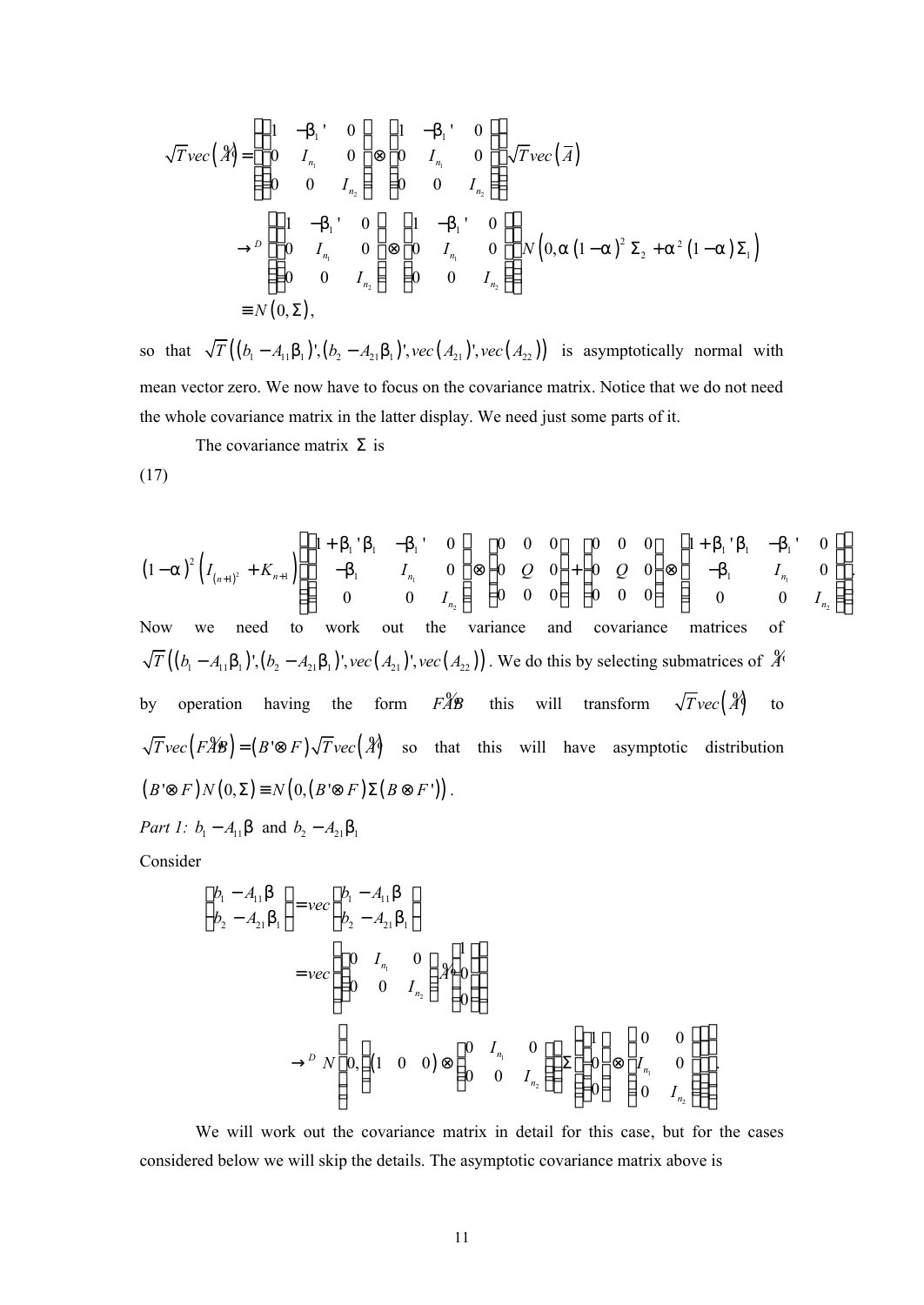$$
\begin{aligned}\n&\left( (1 \quad 0 \quad 0) \otimes \begin{pmatrix} 0 & I_{n_1} & 0 \\ 0 & 0 & I_{n_2} \end{pmatrix} \right) \sum \begin{pmatrix} 1 \\ 0 \\ 0 \end{pmatrix} \otimes \begin{pmatrix} 0 & 0 \\ I_{n_1} & 0 \\ 0 & I_{n_2} \end{pmatrix} \\
&= a (1-a) \left( (1 \quad 0 \quad 0) \otimes \begin{pmatrix} 0 & I_{n_1} & 0 \\ 0 & 0 & I_{n_2} \end{pmatrix} \right) \left( I_{(n+1)^2} + K_{n+1} \right) \left( \begin{pmatrix} 1+b_1'b_1 \\ -b_1 \\ 0 \end{pmatrix} \otimes \begin{pmatrix} -b_1' & 0 \\ I_{n_1} & 0 \\ 0 & I_{n_2} \end{pmatrix} \right) \\
&+ (1-a)^2 \left( (1 \quad 0 \quad 0) \otimes \begin{pmatrix} 0 & I_{n_1} & 0 \\ 0 & 0 & I_{n_2} \end{pmatrix} \right) \left( I_{(n+1)^2} + K_{n+1} \right) \left( \begin{pmatrix} 1+b_1'b_1 \\ -b_1 \\ 0 \end{pmatrix} \otimes \begin{pmatrix} 0 & 0 \\ Q & 0 \\ 0 & 0 \end{pmatrix} \right).\n\end{aligned}
$$

Now we focus on the first term:

$$
\begin{pmatrix}\n(1 & 0 & 0) \otimes \begin{pmatrix}\n0 & I_{n_1} & 0 \\
0 & 0 & I_{n_2}\n\end{pmatrix}\n\end{pmatrix}\n\begin{pmatrix}\nI_{(n+1)^2} + K_{n+1} \\
-b_1\n\end{pmatrix}\n\begin{pmatrix}\n1+b_1'b_1 \\
-b_1\n\end{pmatrix}\n\otimes\n\begin{pmatrix}\n-b_1' & 0 \\
I_{n_1} & 0 \\
0 & I_{n_2}\n\end{pmatrix}\n\end{pmatrix}
$$
\n
$$
= \n\begin{pmatrix}\n(1 & 0 & 0) \otimes \begin{pmatrix}\n0 & I_{n_1} & 0 \\
0 & 0 & I_{n_2}\n\end{pmatrix}\n\begin{pmatrix}\n1+b_1'b_1 \\
-b_1 \\
0\n\end{pmatrix}\n\otimes\n\begin{pmatrix}\n-b_1 & 0 \\
I_{n_1} & 0 \\
0 & I_{n_2}\n\end{pmatrix}\n\end{pmatrix}
$$
\n
$$
+ \n\begin{pmatrix}\n(1 & 0 & 0\n\end{pmatrix}\n\otimes\n\begin{pmatrix}\n0 & I_{n_1} & 0 \\
0 & 0 & I_{n_2}\n\end{pmatrix}\n\begin{pmatrix}\nK_{n+1} \\
-b_1 \\
0\n\end{pmatrix}\nK_{n+1}\n\begin{pmatrix}\n(1+b_1'b_1 \\
-b_1 \\
0\n\end{pmatrix}\n\otimes\n\begin{pmatrix}\n-b_1' & 0 \\
I_{n_1} & 0 \\
0 & I_{n_2}\n\end{pmatrix}\n\begin{pmatrix}\n0 & I_{n_2} \\
0 & I_{n_3}\n\end{pmatrix}
$$

Using Theorem 9 in Chapter 3 of Magnus and Neudecker (1988) we obtain

$$
(1 + b_{1} b_{1}) I_{n} + \left( (1 \ 0 \ 0) \otimes \begin{pmatrix} 0 & I_{n_{1}} & 0 \\ 0 & 0 & I_{n_{2}} \end{pmatrix} \right) \left( \begin{pmatrix} -b_{1} & 0 \\ I_{n_{1}} & 0 \\ 0 & I_{n_{2}} \end{pmatrix} \otimes \begin{pmatrix} 1 + b_{1} b_{1} \\ -b_{1} \\ 0 \end{pmatrix} \right)
$$
  
=  $(1 + b_{1} b_{1}) I_{n} + \left( (-b_{1} \ 0) \otimes \begin{pmatrix} -b_{1} \\ 0 \end{pmatrix} \right)$   
=  $(1 + b_{1} b_{1}) I_{n} + \begin{pmatrix} -b_{1} \\ 0 \end{pmatrix} \cdot (-b_{1} b_{1})$   
=  $\left( (1 + b_{1} b_{1}) I_{n_{1}} + b_{1} b_{1} \right) \cdot \left( 1 + b_{1} b_{1} \right) I_{n_{2}} \cdot \left( 1 + b_{1} b_{1} \right) I_{n_{2}} \cdot \left( 1 + b_{1} b_{1} \right) I_{n_{2}} \cdot \left( 1 + b_{1} b_{1} \right) I_{n_{2}} \cdot \left( 1 + b_{1} b_{1} \right) I_{n_{2}} \cdot \left( 1 + b_{1} b_{1} \right) I_{n_{2}} \cdot \left( 1 + b_{1} b_{1} \right) I_{n_{2}} \cdot \left( 1 + b_{1} b_{1} \right) I_{n_{2}} \cdot \left( 1 + b_{1} b_{1} \right) I_{n_{2}} \cdot \left( 1 + b_{1} b_{1} \right) I_{n_{2}} \cdot \left( 1 + b_{1} b_{1} \right) I_{n_{2}} \cdot \left( 1 + b_{1} b_{1} \right) I_{n_{2}} \cdot \left( 1 + b_{1} b_{1} \right) I_{n_{2}} \cdot \left( 1 + b_{1} b_{1} \right) I_{n_{2}} \cdot \left( 1 + b_{1} b_{1} \right) I_{n_{2}} \cdot \left( 1 + b_{1} b_{1} \right) I_{n_{2}} \cdot \left( 1 + b_{1} b_{1} \right) I_{n_{2}} \cdot \left( 1 + b_{1} b_{1} \right) I_{n_{2}} \cdot \left($ 

Similarly we can show that the second term equals

$$
(1+b_1\dot{b}_1)\otimes \begin{pmatrix} Q & 0 \\ 0 & 0 \end{pmatrix}.
$$

*Part 2:*  $b_2 - A_{21}b_1$ ,  $vec(A_{21})$  and  $vec(A_{22})$ 

We now consider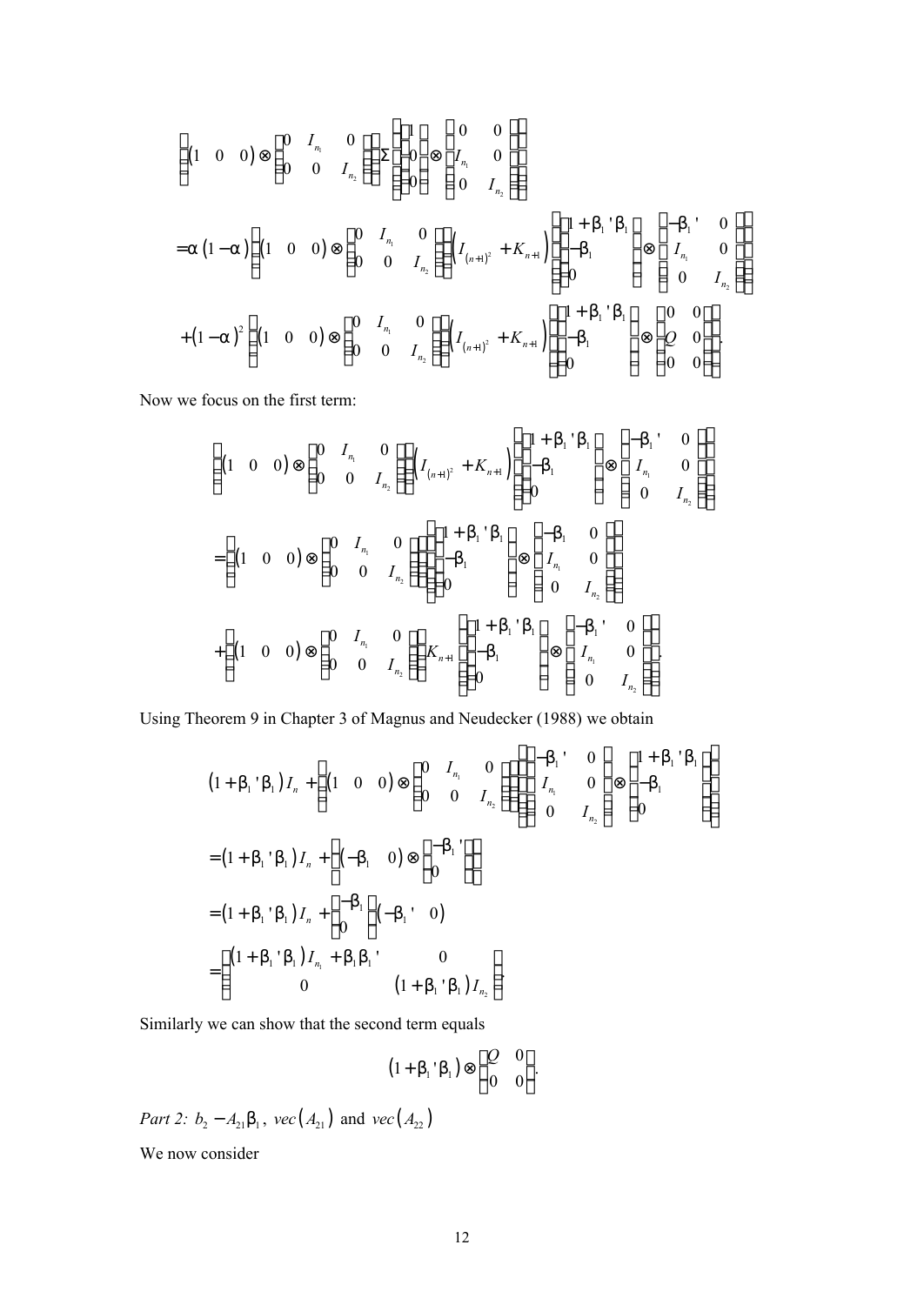$$
\sqrt{T}\begin{pmatrix}b_2 - A_{21}b_1 \\ vec(A_{21}) \\ vec(A_{22})\end{pmatrix} = \sqrt{T}vec(b_2 - A_{21}b_1 \ A_{21} \ A_{22})
$$
  
=  $\sqrt{T}vec((0 \ 0 \ I_{n_2})\mathcal{A}\mathcal{A} \rightarrow \mathcal{D} N\begin{pmatrix}0 \\ 0.((I_{n+1} \otimes (0 \ 0 \ I_{n_2}))\Sigma\begin{pmatrix}I_{n+1} \otimes \begin{pmatrix}0 \\ 0 \\ I_{n_2}\end{pmatrix})\end{pmatrix})$ .

Proceeding as before we find that the asymptotic covariance matrix is

$$
\begin{pmatrix}\na(1-a)(1+b_1'b_1)I_{n_2} & -a(1-a)(b_1' \otimes I_{n_2}) & 0 \\
-a(1-a)(b_1 \otimes I_{n_2}) & a(1-a)(I_{n_1} \otimes I_{n_2}) + (1-a)^2 Q \otimes I_{n_2} & 0 \\
0 & 0 & a(1-a)(I_{n_2} + K_{n_2})(I_{n_2} \otimes I_{n_2})\n\end{pmatrix}
$$

*Part 3:*  $b_1 - A_{11}b$  and  $vec(A_{21})$ 

Consider

$$
\sqrt{T}\begin{pmatrix}b_{1}-A_{11}b\\vec(A_{21}^{\prime})\end{pmatrix} = \sqrt{T}vec((b_{1}-A_{11}b - A_{21}^{\prime}) )
$$
  
=  $\sqrt{T}vec\left((0-I_{n_{1}}^{\prime} - 0)A_{0}^{0} - 0\begin{pmatrix}1 & 0\\0 & I_{n_{2}}\end{pmatrix}\right)$   
 $\rightarrow^{D} N\begin{pmatrix}0,\begin{pmatrix}1 & 0 & 0\\0 & 0 & I_{n_{2}}\end{pmatrix}\end{pmatrix} \otimes (0-I_{n_{1}}^{\prime} - 0)\Sigma\begin{pmatrix}1 & 0\\0 & 0\\0 & I_{n_{2}}\end{pmatrix}\otimes \begin{pmatrix}0\\I_{n_{1}}^{\prime}\\0\end{pmatrix}$ 

The variance covariance matrix is

$$
\begin{pmatrix}\n(1 + b_1' b_1) \left( a (1 - a) I_{n_1} + (1 - a)^2 Q \right) + a (1 - a) b_1 b_1' & 0 \\
0 & a (1 - a) (I_{n_2} \otimes I_{n_1}) + (1 - a)^2 (I_{n_2} \otimes Q)\n\end{pmatrix}
$$
\nPart 4:  $b_1 - A_{11} b$  and  $A_{22}$ 

Consider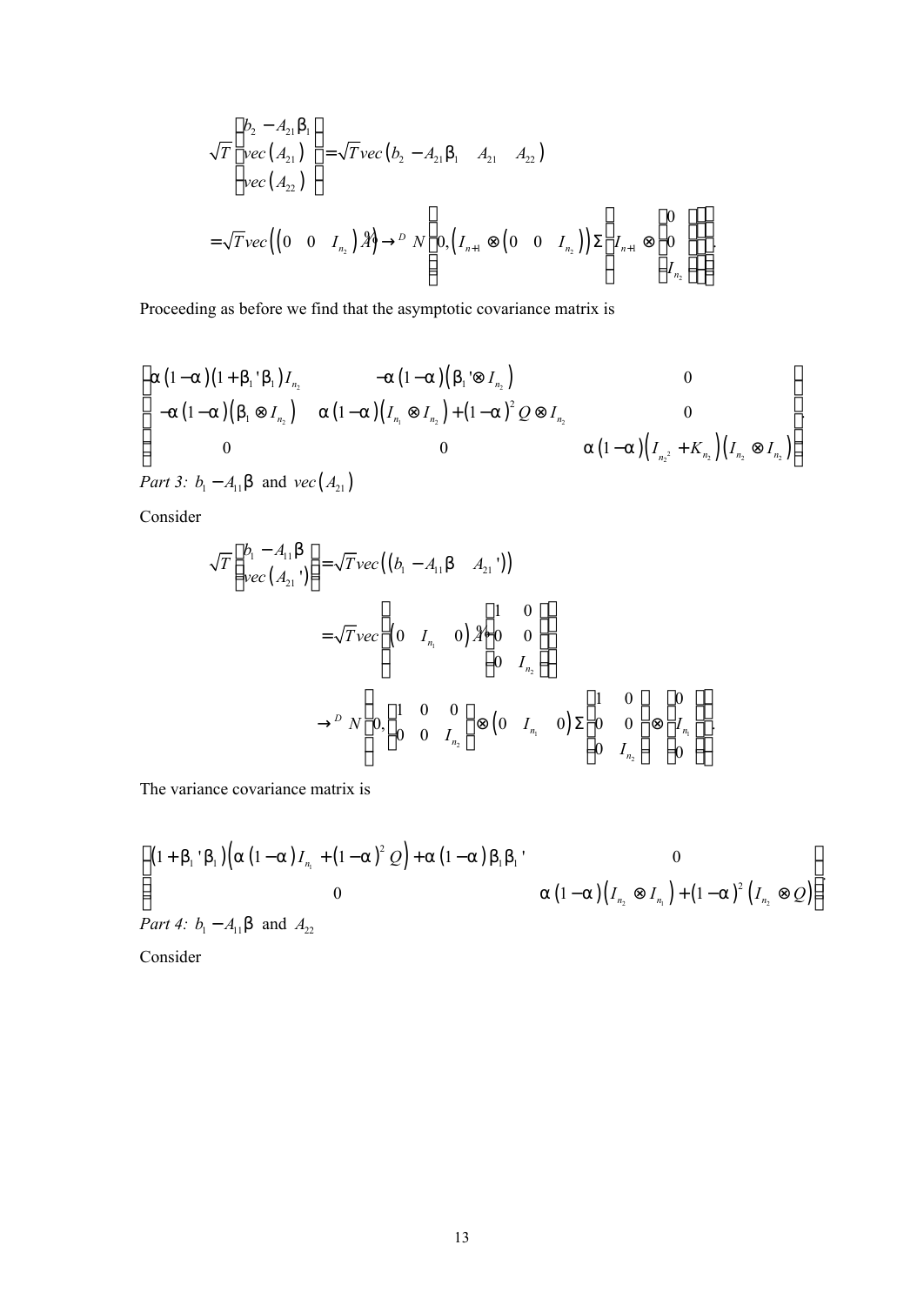$$
\sqrt{T}\begin{bmatrix} b_{1} - A_{11}b_{1} \ b_{2} - A_{21}b_{1} \ b_{2} - A_{21}b_{1} \ b_{2} - A_{21}b_{1} \end{bmatrix} = \sqrt{T}vec\left(\begin{bmatrix} b_{1} - A_{11}b & A_{21} \ b_{2} - A_{21}b_{1} & A_{22} \end{bmatrix}\right)
$$
  
\n
$$
= \sqrt{T}vec\left(\begin{bmatrix} 0 & I_{n_{1}} & 0 \\ 0 & 0 & I_{n_{2}} \end{bmatrix} \right) \begin{bmatrix} 1 & 0 \\ 0 & 0 \\ 0 & I_{n_{2}} \end{bmatrix}
$$
  
\n
$$
\rightarrow^{D} N\left( 0, \left(\begin{bmatrix} 1 & 0 & 0 \\ 0 & 0 & I_{n_{2}} \end{bmatrix} \right) \otimes \begin{bmatrix} 0 & I_{n_{1}} & 0 \\ 0 & 0 & I_{n_{2}} \end{bmatrix} \right) \sum \left( \begin{bmatrix} 1 & 0 \\ 0 & 0 \\ 0 & I_{n_{2}} \end{bmatrix} \otimes \begin{bmatrix} 0 & 0 \\ I_{n_{1}} & 0 \\ 0 & I_{n_{2}} \end{bmatrix} \right) \right)
$$

The asymptotic covariance matrix is

$$
a(1-a)\begin{pmatrix} (1+b_1 \ b_1) I_n & 0 \\ 0 & I_{n_2} \otimes I_n \end{pmatrix}
$$
  
\n
$$
+a(1-a)\begin{pmatrix} (b_1b_1') & 0 & -(0) \\ 0 & I_{n_2} \otimes (-b_1) & 0 & -(\frac{0}{e_1b_1}) \\ 0 & I_{n_2} \otimes \frac{(-b_1}{0}) & 0 & I_{n_2} \otimes \frac{0}{e_1} \end{pmatrix}
$$
  
\n
$$
+(1-a)^2 \begin{pmatrix} (1+b_1 \ b_1 & 0 & 0 \\ 0 & I_{n_2} \end{pmatrix} \otimes \begin{pmatrix} 0 & 0 \\ 0 & 0 \end{pmatrix}
$$

We are interested in the lower  $n_2^2 \times n_1$  block which is 0.

#### *References*

- Andrews, D. W. K., M. J. Moreira and J. H. Stock (2007). "Performance of conditional Wald tests in IV regression with weak instruments" *Journal of Econometrics* 139(1): 116- 132.
- Bekker, P. A. (1994). "Alternative Approximations to the Distributions of Instrumental Variable Estimators" *Econometrica* 62: 657-681.
- Choi, I. and P. C. B. Phillips (1992). "Asymptotic and Finite Sample Distribution Theory for *IV* Estimators and Tests in Partially Identified Structural Equations" *Journal of Econometrics* 51: 113-150.
- Donald, S. G. and W. K. Newey (2001). "Choosing the Number of Instruments" *Econometrica* 69(5): 1161-1191.
- Forchini, G. (2008). "The Asymptotic Distribution of the LIML Estimator in a Partially Identified Structural Equation" *available at http://wwwpersonal.buseco.monash.edu.au/~forchini/AsymLIML.pdf*.
- Hahn, J., J. Hausman and G. Kuersteiner (2004). "Estimation with weak instruments: accuracy of higher-order bias and MSE approximations" *The Econometrics Journal* 7(1): 272-306.